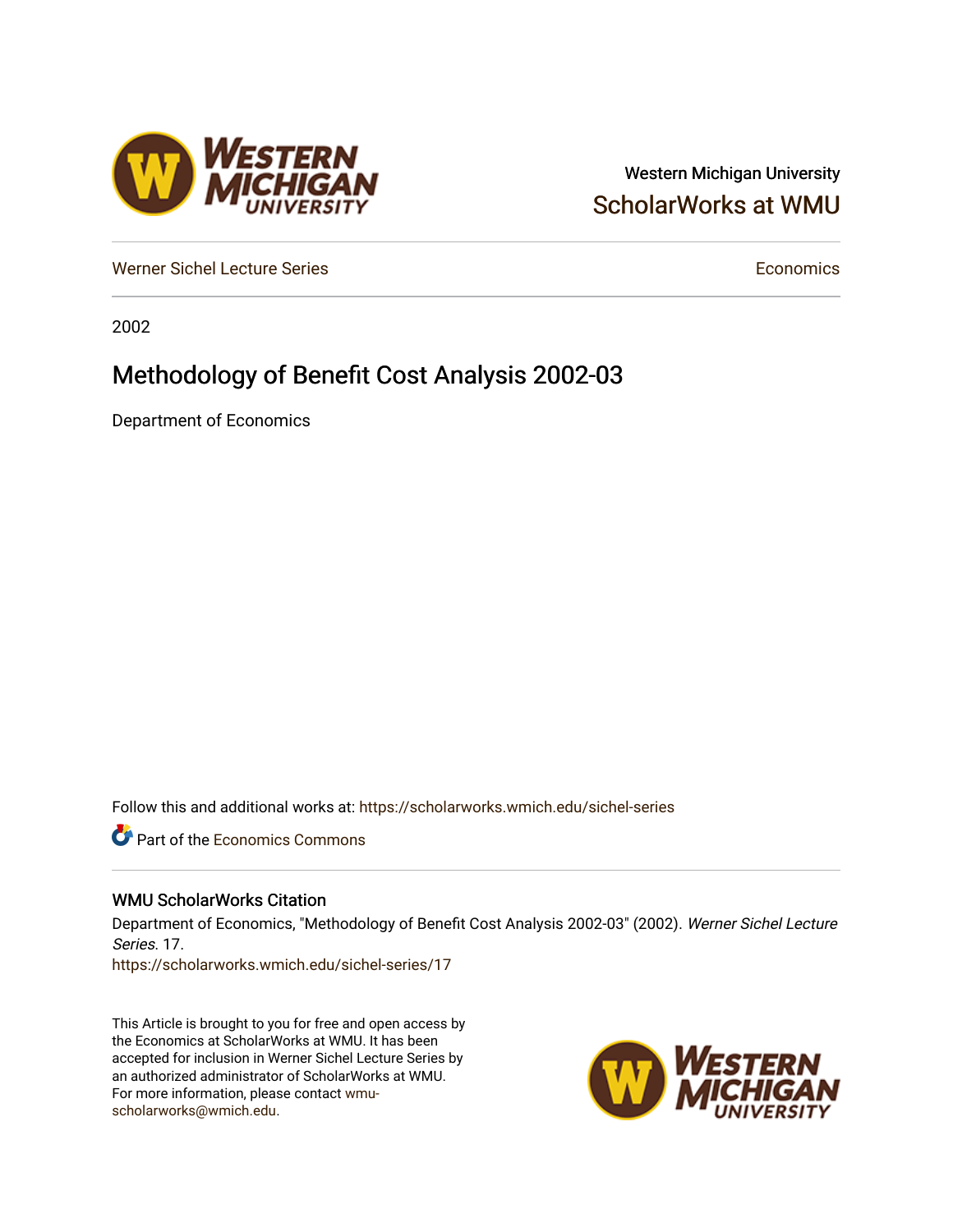### Werner Sichel Economics Lecture-Seminar Series

Department of Economics

College of Arts and Sciences

Western Michigan University Kalamazoo, MI 49008-5330

"The Methodology of Benefit Cost Analysis" is the 39<sup>th</sup> annual Public Lecture-Seminar Series organized by the Department of Economics at Western Michigan University. This year's series focuses on the methodology and use of benefit - cost analysis.

Dr. Jon R. Neill of the WMU Economics Department directs the series with the assistance of Kevin Hollenbeck, Senior Economist with the W.E. Upjohn Institute for Employment Research and Don Meyer, Associate Professor of Economics, The public is cordially invited to attend the lectures and no admission is charged. In addition to a public lecture, each guest scholar will also present an academic seminar. For additional information. please contact Dr. Neill at (269) 387-5551 or jon.neill@wmich.edu or call the Economics Office at (269) 387-5535.

This series is the basis for Economics 591 (Fall semester) and Economics 592 (Spring Semester). Students interested in these courses should contact the Department of Economics or Dr. Neill for more information.

Travel Directions: From I-94 take U.S. North to Exit 36A (Stadium Drive). Travel East on Stadium Drive to the fourth traffic light at Howard Street. Turn left onto Howard and take the second right to the WMU campus. Follow the signs to the Miller Auditorium parking ramp. Knauss Hall is the dark brick building opposite the Waldo Library clock tower.

**WESTERN MICHIGAN UNIVERSITY COLLEGE OF ARTS AND SCIENCES** DEPARTMENT OF ECONOMICS WERNER SICHEL LECTURE - SEMINAR SERIES

# **METHODOLOGY**  $OF$ **BENEFIT COST ANALYSIS**

PUBLIC LECTURES ON WEDNESDAYS 3:00 P.M., 3508 KNAUSS HALL

#### **FALL SEMESTER**

V. KERRY SMITH NORTH CAROLINA STATE UNIVERSITY **SEPTEMBER 18, 2002** EDWARD M. GRAMLICH UNIVERSITY OF MICHIGAN **OCTOBER 16, 2002** MICHAEL HANEMANN UNIVERSITY OF CALIFORNIA AT BERKLEY DECEMBER 4, 2002

#### **WINTER SEMESTER**

ROBERT HAVEMAN UNIVERSITY OF WISCONSIN FEBRUARY 19, 2003 **LESTER B. LAVE** CARNEGIE-MELLON UNIVERSITY MARCH 19, 2003 **KENNETH E. McCONNELL** UNIVERSITY OF MARYAND APRIL 09, 2003

The Economics and the College of Arts and Sciences gratefully acknowledge the co-sponsorship of this series by the W. E. Upjohn Institute for Employment Research, Kalamazoo, Michigan.



September 18, 2002 Wednesday - 3:00 P.M. 3508 Knauss Hall - WMU

"Eaming A Place At The Policy Table: Benefit - Cost Analysis Comes of Age"

V. Kerry Smith University Distinguished Professor Department of Agricultural and Resource Economics, North Carolina State University

Dr. Smith is a University Fellow for the Quality of the Environment Division at Resources for the Future. He is a past President of the Southern Economic Association and the Association of Environmental and Resource Economists. He served as the first Co-Chair of the Environmental Economics Advisory Committee of EPA's Science Advisory Board. More recently, he has served on the SAB's Arsenic Rule Benefits Review Panel and he is currently on the EPA SAB Advisory Council on Clean Air Compliance Analysis. He is the Director of the Center for Environmental and Resource Economic Policy (CENREP) at North Carolina State University.

Dr. Smith earned his Ph.D. in Economics at Rutgers University. In the mid-70's, he was a Guggenheim Foundation Fellow. In 1989 he received the Association of Environmental and Resource Economists' Distinguished Service Award and in 1992 presented the Frederick V. Waugh Lecture to the American Agricultural Economics Association.

His publications have appeared in the American Economic Review, Journal of Political Economy, Review of Economics and Statistics, Econometrica, International Economic Review, Journal of the American Statistical Association, American Journal of Agricultural Economics, Journal of Risk and Uncertainty, Journal of Eminormontal Economics and Management, Land Economics, as well as in other journals.



October 16, 2002 Wednesday - 3:00 P.M. 3508 Knauss Hall - WMU

"Benefit - Cost Analysis At The Federal Reserve"

Edward M. Gramlich Professor Department of Economics and Ford School of Public Policy University of Michigan

Dr. Gramlich received a B A. from Williams College in 1961; an M.A. in Economics in 1962 and a Ph.D. in Economics in 1965, both from Yale University.

Dr. Gramlich became a member of the Board of Governors of the Federal Reserve system in November 1997. Before becoming a member of the Board, Dr. Gramlich served as Dean of the School of Public Policy at the University of Michigan (1995 -1997). He also served as Professor of Economics and Public Policy at the University of Michigan (1976 - 1997), Chair of the Economics Department (1983 -1986; 1989 -1990), and Director of the Institute of Policy Studies (1979 - 1983; 1991 - 1995).

From 1994 to 1996 he served as Chair of the Quadrennial Advisory Council on Social Security. In 1986 -1987, Mr. Gramlich was both Deputy and Acting Director of the Congressional Budget Office. He also served as Director of the Policy Research Division at the Office of Economic Opportunity (1971-1973), Senior Fellow at the Brookings Institution (1973 -1976), and in the Research Division at the Federal Reserve Board (1965 -1970).